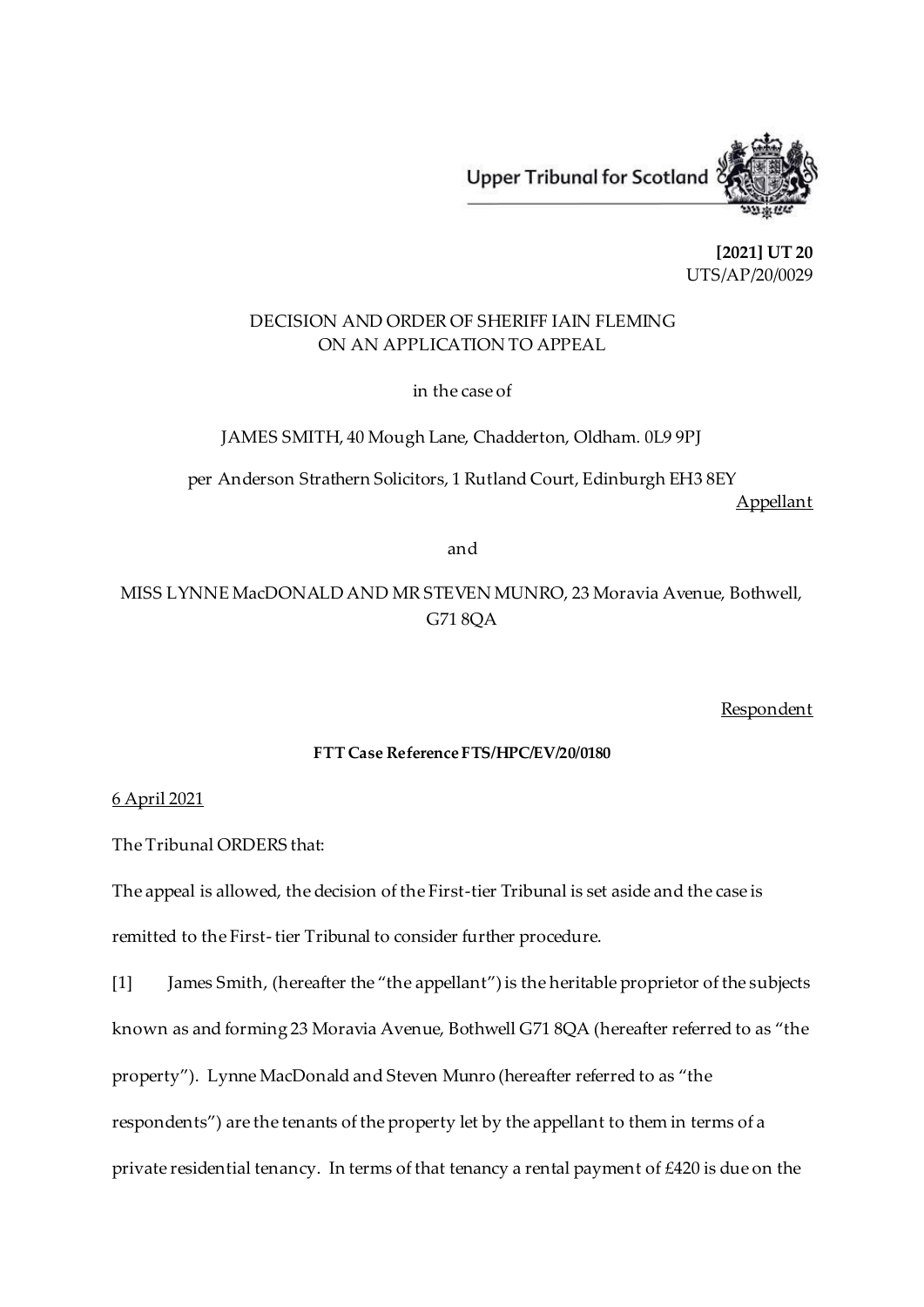28th day of each month. By November 2019 the respondents are alleged to have accrued rental arrears over a period of three consecutive months. On 28 November 2019 sheriffs' officers instructed by the appellant delivered written Notices to Leave (hereafter referred to as "the Notices") at the property which were addressed to the respondents. A "Certificate of Intimation" provided by the sheriffs' officers confirms that the Notices were deposited at the property "by means of a letterbox." In addition, the Notices were sent to the respondents by ordinary post.

[2] On 17 January 2020 the appellant submitted an application to the FtT seeking a Private Residential Tenancy Eviction Order (hereafter referred to as "the Order"). The application was made in accordance with section 51(1) of the Private Housing (Tenancies) (Scotland) Act 2016 (hereafter referred to as "the 2016 Act") and Rule 109 of the First Tier Tribunal for Scotland Housing and Property Chamber (Procedure) Regulation 2017 (hereafter referred to as "the Regulations").

[3] Following a Case Management Discussion on 14 August 2020 at which both the appellant, who was represented by his solicitor, and the first named respondent were present a hearing was fixed for 12 October 2020. That hearing took place by teleconference. The appellant was represented by his solicitor and the respondents did not attend the hearing. The FtT refused the application on the basis that the purported Notices to Leave served by the appellant on the respondents "did not meet the definition of a "Notice to Leave" in terms of the section 52(2) of the 2016 Act. As such the FtT could not "entertain" the application and it therefore required to be refused.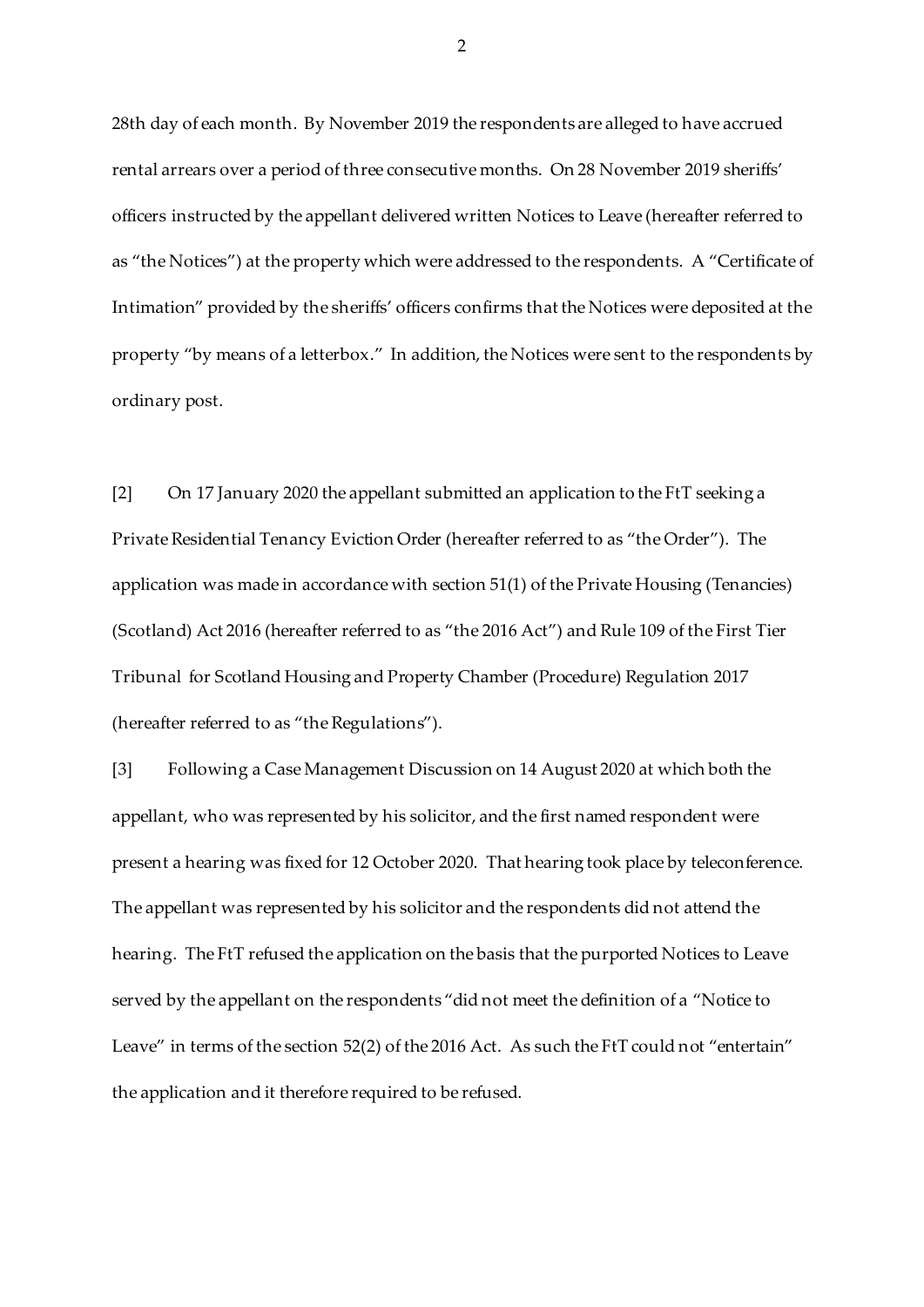**The Appeal**

[4] The appellant has appealed against the decision of the FtT and permission to appeal was granted on 2 December 2020 by the FtT. The appeal was conducted on the basis of written submissions only. The appellants presented written submissions. The respondents elected to make no submissions.

[5] The purpose of the Upper Tribunal is to hear and decide appeals from decisions of the FtT. An appeal may only be on a point of law (section 46 of the Tribunals (Scotland) Act 2014. The Inner House of the Court of Session in the case of *Advocate General for Scotland* v *Murray Group Holdings Ltd* (2015) CSIH 77 identified four different categories of case covered by the concept of an appeal upon a point of law. These are (i) an error of general law, the contents of its rules; (ii) an error in the application of the law to the facts; (iii) making findings in fact without a basis in the evidence; and (iv) taking a wrong approach to the case by, for example, asking the wrong questions or taking account of manifestly irrelevant considerations, or by arriving at a decision no reasonable tribunal could properly reach. The statutory function of the upper tribunal is a limited one to correct errors of law.

[6] Application for permission to appeal has been granted in relation to the following two grounds:

(i) the FtT erred in law by failing to properly to interpret section 62 and related provisions of the 2016 Act when considering the date on which the Notice to Leave was served/delivered and whether the said Notice to Leave was valid and

(ii) the FtT erred in law by failing to properly interpret and apply section 73 of the 2016 Act by failing to assess the materiality of the purported error.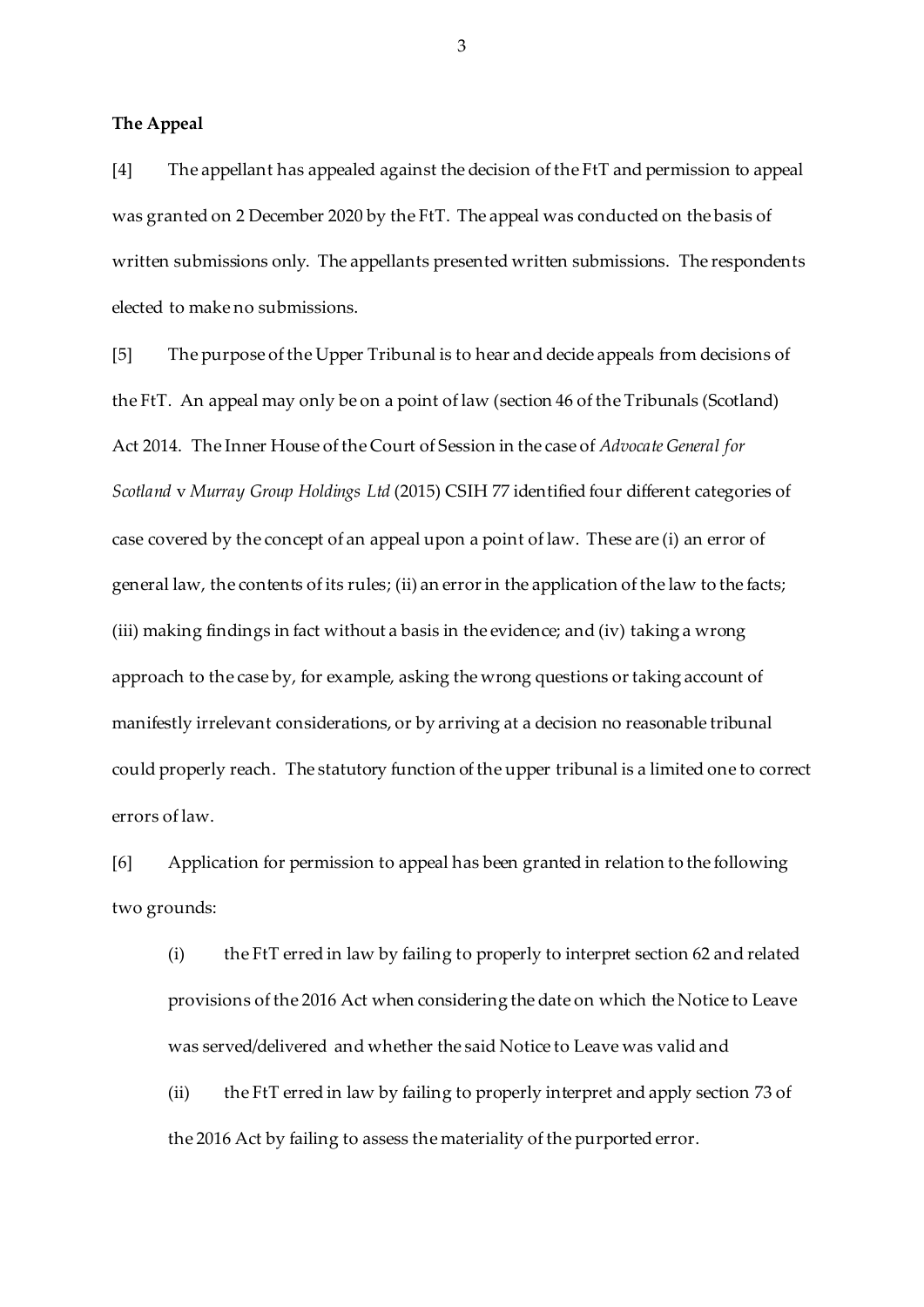#### **The relevant law**

[7] In order for the Tribunal to consider an application for an eviction order a landlord

must provide a tenant with a Notice to Leave. This requirement is imposed by section 52 of

the 2016 Act.

# "**Section 52 applications for eviction orders and consideration of them**

(2) The Tribunal is not to entertain an application for an eviction order if it is made in breach of –

[1] subsection (3) or

[2] Any of sections 54 to 56 (but see subsection (4)).

(3) An application for an eviction order against a tenant must be accompanied by a copy of a notice to leave which has been given to the tenant".

[8] Accordingly, the FtT may not consider an application unless there is lodged a Notice

to Leave which has been provided to the tenant. "Notice to Leave "is defined in the 2016 Act

at section 62 as followings:

# "62 **Meaning of Notice to leave and stated eviction ground**

- (1) References in this Part to a notice to leave are to a notice which (a) is in writing
	- (b) specifies the day on which the landlord under the tenancy in question expects to become entitled to make an application for an eviction order to the First Tier Tribunal,
	- (c) states the eviction ground, or grounds, on the basis of which the landlord proposes to seek an eviction order in the event that the tenant does not vacate the let property before the end of the day specified in accordance with paragraph (b), and
	- (d) fulfils any other requirements prescribed by the Scottish Ministers in Regulations.

(4) The date to be specified in accordance with subsection 1(b) is the day falling after the day on which the notice period defined in section 54(2) will expire.

(5) For the purpose of subsection (4) it is to be assumed that the tenant will receive the notice to leave 48 hours after it is sent."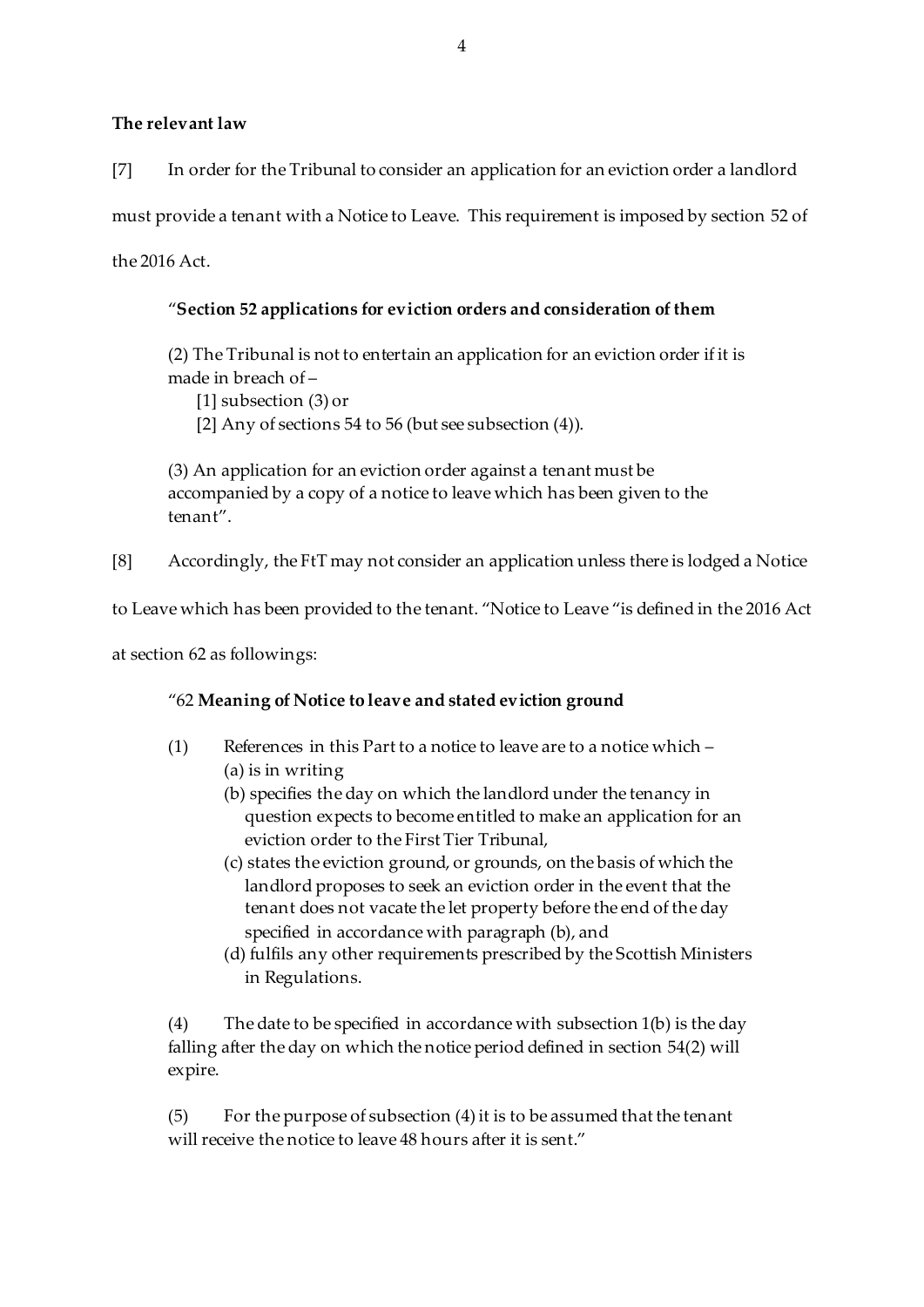[9] In relation to the date to be entered in terms of section  $62(1)(b)$ , the notice period is

defined at section 54 of the 2016 Act which reads:

### **"54 Restriction in applying during the notice period**

(2) The relevant period in relation to a notice to leave –

(a) begins on the day the tenant receives the notice to leave from the landlord, and

(b) expires on the day falling –

(i) 28 days after it begins if subsection (3) applies,

(ii) 84 days after it begins if subsection (3) does not apply.

(3) This subsection applies if –

(a) on the day the tenant receives the notice to leave, the tenant has been entitled to occupy the let property for not more than six months, or

(b) the only eviction ground, or grounds, stated in the notice to leave is or are one or more of the following –

> (iii) that the tenant has been in rent arrears for three or more consecutive months.

(4) The reference in subsection (1) to using a copy of a notice to leave in making an application means using it to satisfy the requirement under section 52(3)."

[10] Both before the FtT and in the submission presented in support of the appeal

reference was made to The Interpretation and Legislative Reform (Scotland) Act 2010

(hereafter "the Interpretation Act") and it is clear that is of significance for the present

appeal. It would appear that there are no provisions in the 2016 Act as regards the service

of notices under that Act. This results in the application of section 26 of the Interpretation

Act;

# "**Section 26 service of documents**

(1) This section applies where an Act of the Scottish Parliament or a Scottish Instrument authorises or requires a document to be served on a person, (whether the expression 'serve', 'give', 'send' or any other expression is used).

(2) The document may be served upon the person –

(a) by being delivered personally to the person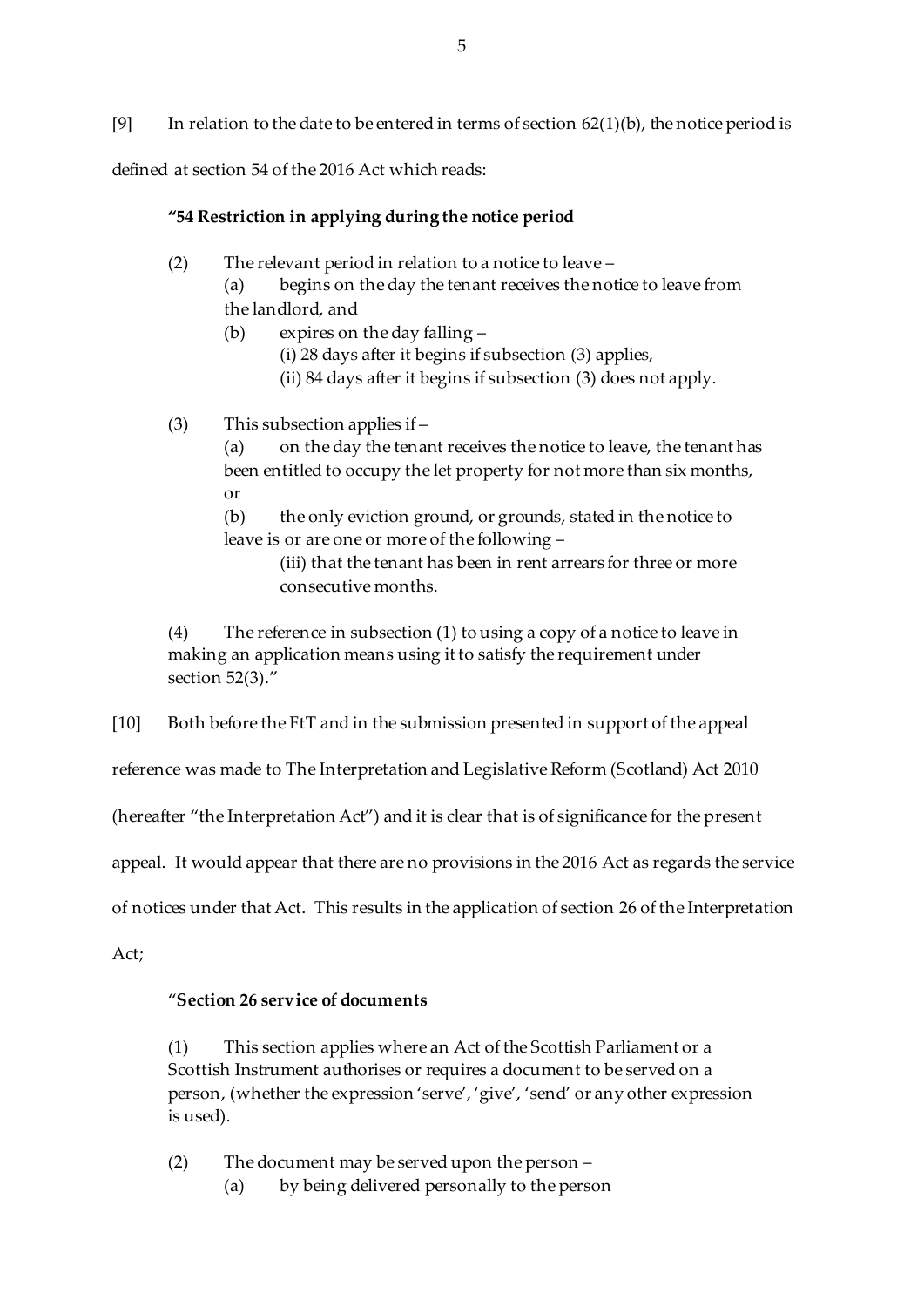(b) by being sent to the proper address of the person –

(i) by a registered post service ( as defined in section 125(1) of the Postal Services Act 2000 (c.26)), or (ii) by a postal service which provides for the delivery of the document to be recorded,

(4) For the purposes of subsection (2)(b) the proper address of a person  $is -$ 

(c) the last known address of the person.

(5) Where a document is served is mentioned in subsection (2)(b) on an address in the United Kingdom it is to be taken to have been received 48 hours after it is sent unless the contrary shown."

[11] The first issue relates to the timing of the service of the Notices. In terms of paragraph 38 the FtT drew attention to the requirements of section 62(1) and section 62(5) of the 2016 Act, wherein it states it is "assumed" that the tenants will receive the Notices 48 hours after they were sent. The appellant submitted before the FtT that the fact that the Notices were served by sheriff officers allowed this assumption to be rebutted. The Notice was not sent, it was delivered. In effect section 62(5) does not apply as the Notices were not sent by registered post. This is of significance because if it is the case that the Notices were delivered on 28 November 2019 the notice period will run for 28 days following that date. The notice period would therefore expire on 26 December 2019 and the first day that the appellant could raise the action was 27 December 2019, being one day after the expiry of the notice period. That is the date specified in the Notices. It was maintained by the appellant before the FtT that the Notices to Leave satisfied all requirements of section 62(1) of the 2016 Act and therefore constituted a valid Notice to Leave.

[12] The FtT did not accept that submission. The reasoning is detailed within paragraphs 39 and 40 of its decision. The FtT held that the appellant's position was predicated on the contention that the "assumption" referred to in section 62(5) could be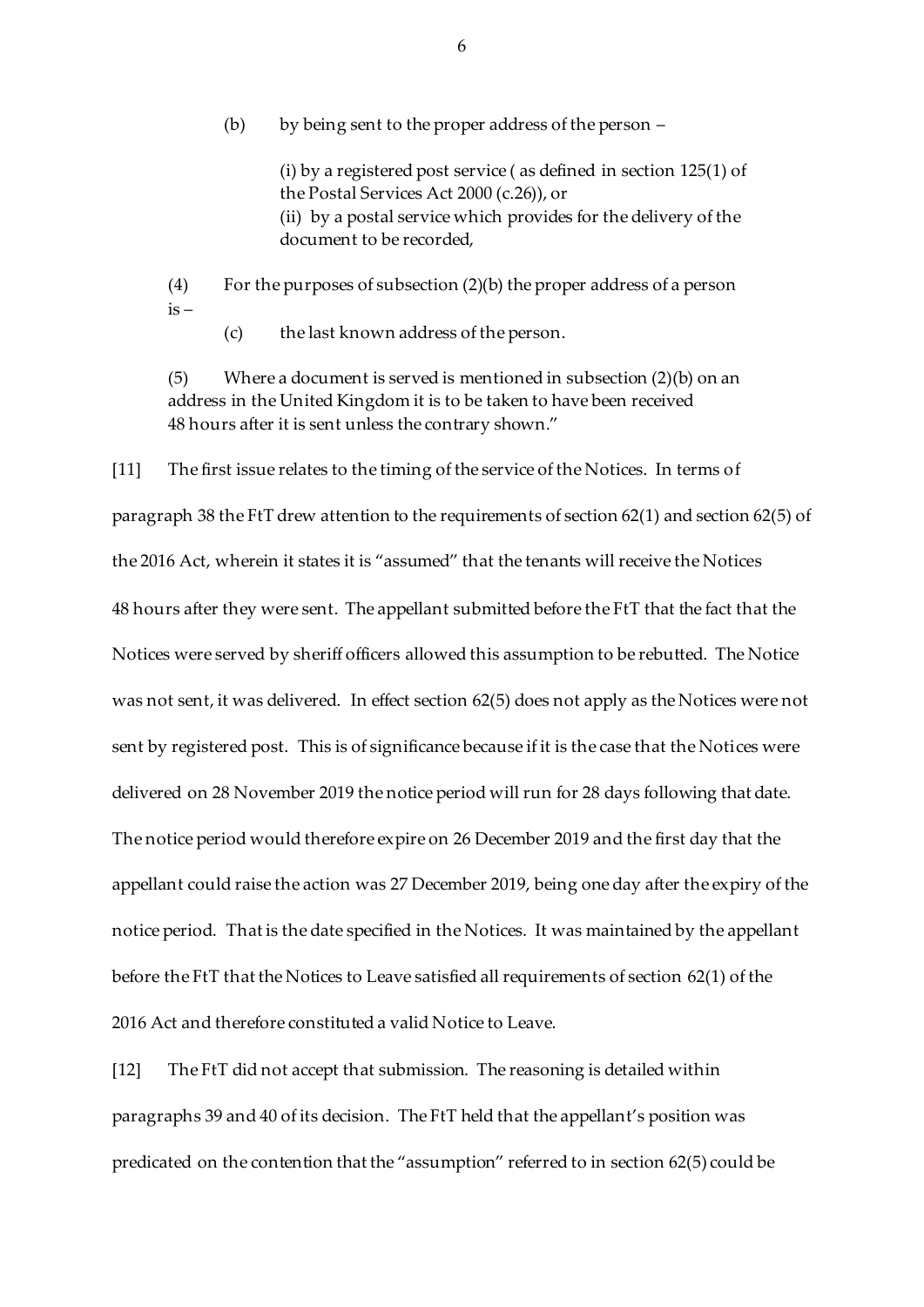rebutted on the basis that the Notices to Leave were delivered by sheriffs' officer and not posted. The FtT held that parliament used the word "assumed" rather than "presumed" in this provision for a reason. The FtT held that while a presumption is capable of rebuttal, an assumption is not. The Notices to Leave were deemed to have been received on 30 November 2019. The notice period consequently ended on 28 December 2019 and the date it should have been entered on the Notice in terms of section 62(1)(b) is 29 December 2019. As such the Notices do not meet the definition of the "Notice to Leave" in terms of the Act and as such the FtT could not "entertain" the application.

[13] In considering the appeal it is perhaps important to recognise that this issue does not appear to have been a relevant consideration when the application was initially accepted for determination before the FtT by its legal member on 16 March 2020. When the Notice of Acceptance of the application by the First Tier Tribunal made under Rule 9 of the Regulations was issued on 16 March 2020 it was quite clearly stated that the legal member who was acting under delegated powers from the Chamber President did not consider that there were grounds for rejection of the application in terms of Rule 8 of the Regulations. One can perhaps conclude that the legal member did not consider that there was an issue with the Notices.

[14] The FtT may not consider an application unless that application is accompanied by a copy of the Notice to Leave which was given to the tenant. It does need to be recognised that section 52 does not address any issues referable to the validity of the Notice to Leave but nevertheless the legal member of the FtT who considered the application paperwork considered that "no further documents or information is required"

[15] It is argued by the appellant that a Notice to Leave requires to advise a tenant of the date that a landlord "expects" to be entitled to seek an eviction order. That is the date after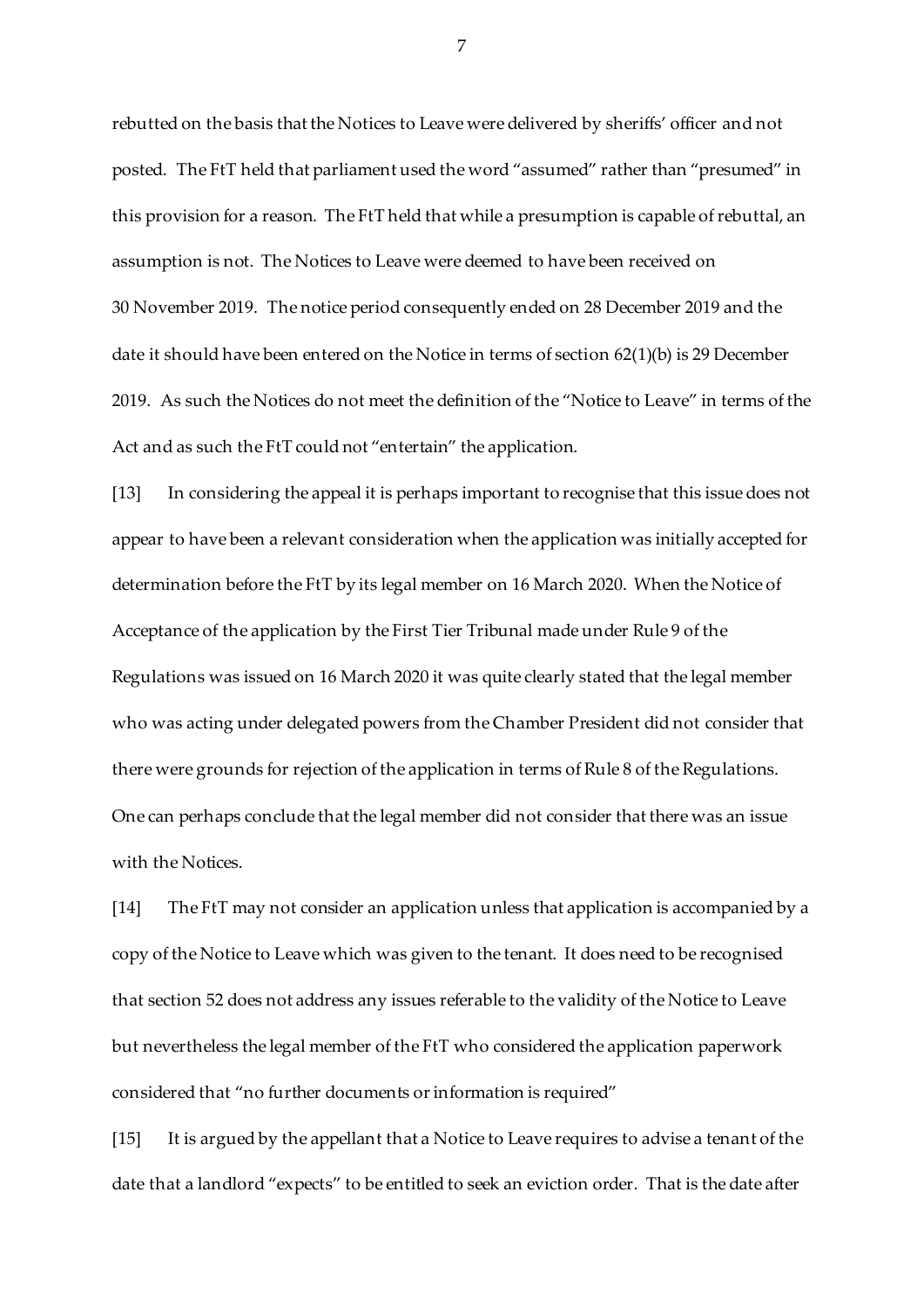the end of the notice period. There is an "assumption" that the tenant will receive a Notice to Leave 48 hours after it is "sent", unless the contrary is shown. The Upper Tribunal is invited to conclude that the word "sent" requires to be distinguished from the words "received" or "served". Where a document is served or delivered by a sheriffs' officer there is a received date but there is no sent date. With reference to section 54(2) of the 2016 Act it was submitted that the 28 days is calculated by reference to the date the tenant "receives" the Notice to Leave, the parliamentary intention clearly being that a tenant could not be aware of such a Notice while it is in transit. The submission was that the FtT did not properly direct itself to the different references to "sent" and "received" within the 2016 Act. [16] The grounds of appeal as further developed submit that there is an error of law because the FtT, *"*without reference to authority or adequate reasoning" held that "while a presumption is capable of rebuttal, an assumption is not*".* It was submitted that the FtT did not correctly interpret the meaning of "assumption*"* either in isolation as a word or in the context of the phrase used in the 2016 Act. Further, it was argued that the FtT did not adopt a purposive approach to interpretation of the statue such as was required. When the interpreting a statute the FtT required a certain amount of commonsense in consideration the object of the statutory provision (*Arms* v *Jarvis* 1953 1 WLR 649 at page 652) "Appendix No 10".)

[17] The FtT drew a significant distinction between an "assumption" and a "presumption". The submission of the appellant is that no such significant distinction exists. Reference is made to the definition in Volume Two of the Shorter Oxford English Dictionary on Historical Principles, Fifth Edition. Assumption includes "the taking of something being true for the sake of argument or action" and "presumption*";* presumption is defined as including "taking something for granted" and "an assumption". The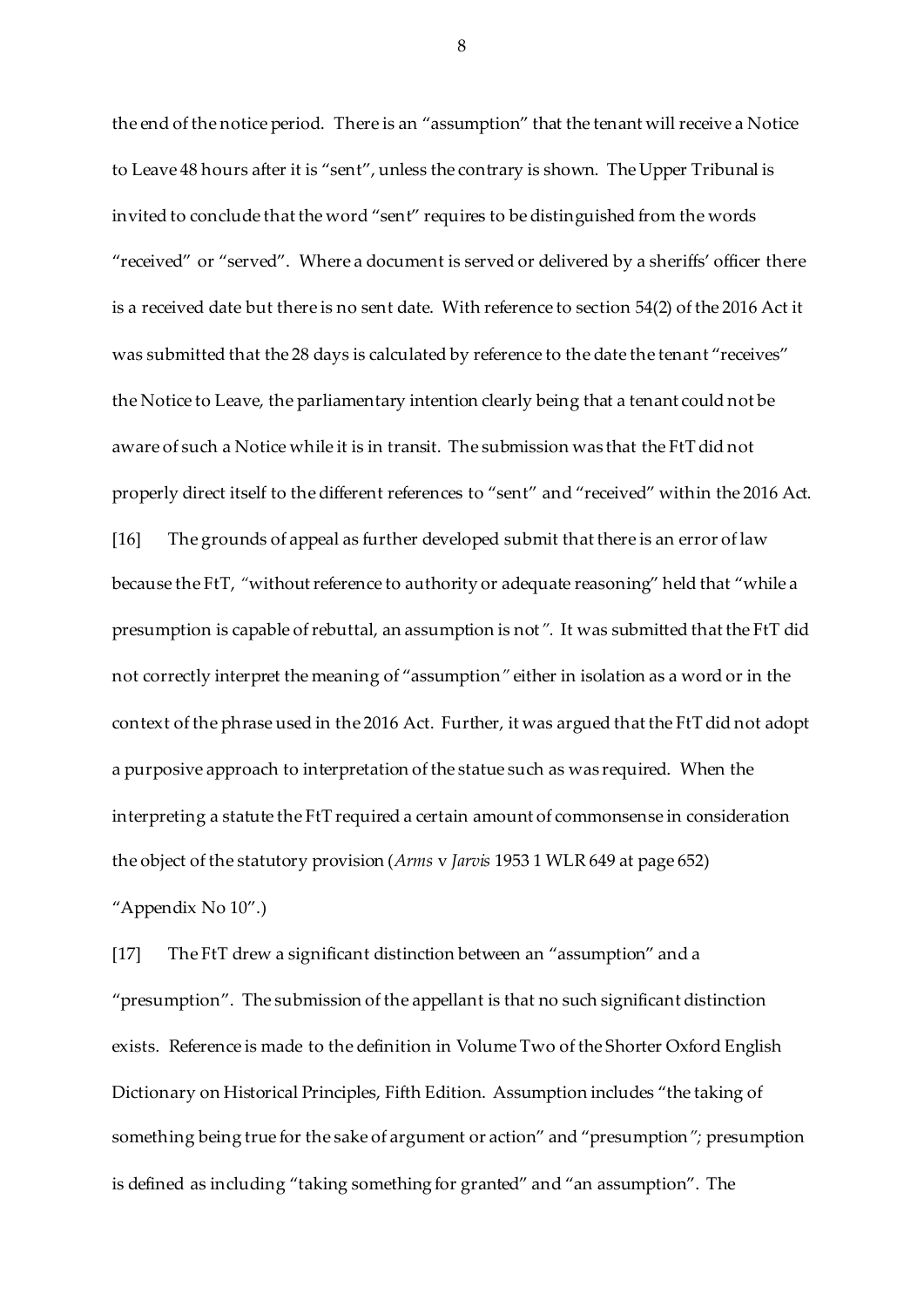submission was further developed that an assumption is not a proven fact and may be rebutted or otherwise shown to be incorrect by a party. Use of assumption is permissive but allows an alternative finding to be made. If parliament had intended that no contrary position could be established by a party it would have used non-permissive words or phrases such as "conclusively or deemed". The use of "assumption*"* merely creates a "default position". Reference was made to the case of *Lees* v *Gilmour* 1990 SCCR (Sh Crt) 419 at page 422 where the court held that where a statute referred to an "assumption" this does not have "the hallowed status of an rebuttable presumption" and that as a matter of law a court or tribunal was entitled to have regard to evidence which may demonstrate that the assumption was incorrect or should be disregarded. It was submitted that the FtT erred in finding that a presumption can be rebutted but an assumption cannot be rebutted.

[18] Further, it was argued that the FtT failed in providing proper, adequate and intelligible reasons for distinguishing between assumption and a presumption. This was a determining factor and accordingly it was submitted the FtT failed in its duty to deliver proper and adequate reasoning for the conclusion (*Wordie Property Ltd* v *Secretary of State for Scotland* (1984) SLT 345 at page 348) it is argued that the decision leaves the informed reader in substantial doubt as to the FtT reasoning.

[19] Finally, it was argued that the FtT appeared only to be considering the sending of the Notices by unregistered mail. While a distinction was recognised between unregistered mail and perhaps email (paragraph 39 of the FtT decision) the FtT's approach failed to have regard to Notices to Leave when the date of service is known due to other means of service such as by sheriff officers.

[20] It was submitted that the purpose of the provisions in the 2016 Act were to ensure that a tenant had a minimum period of Notice. The Tribunal did not find that the Notice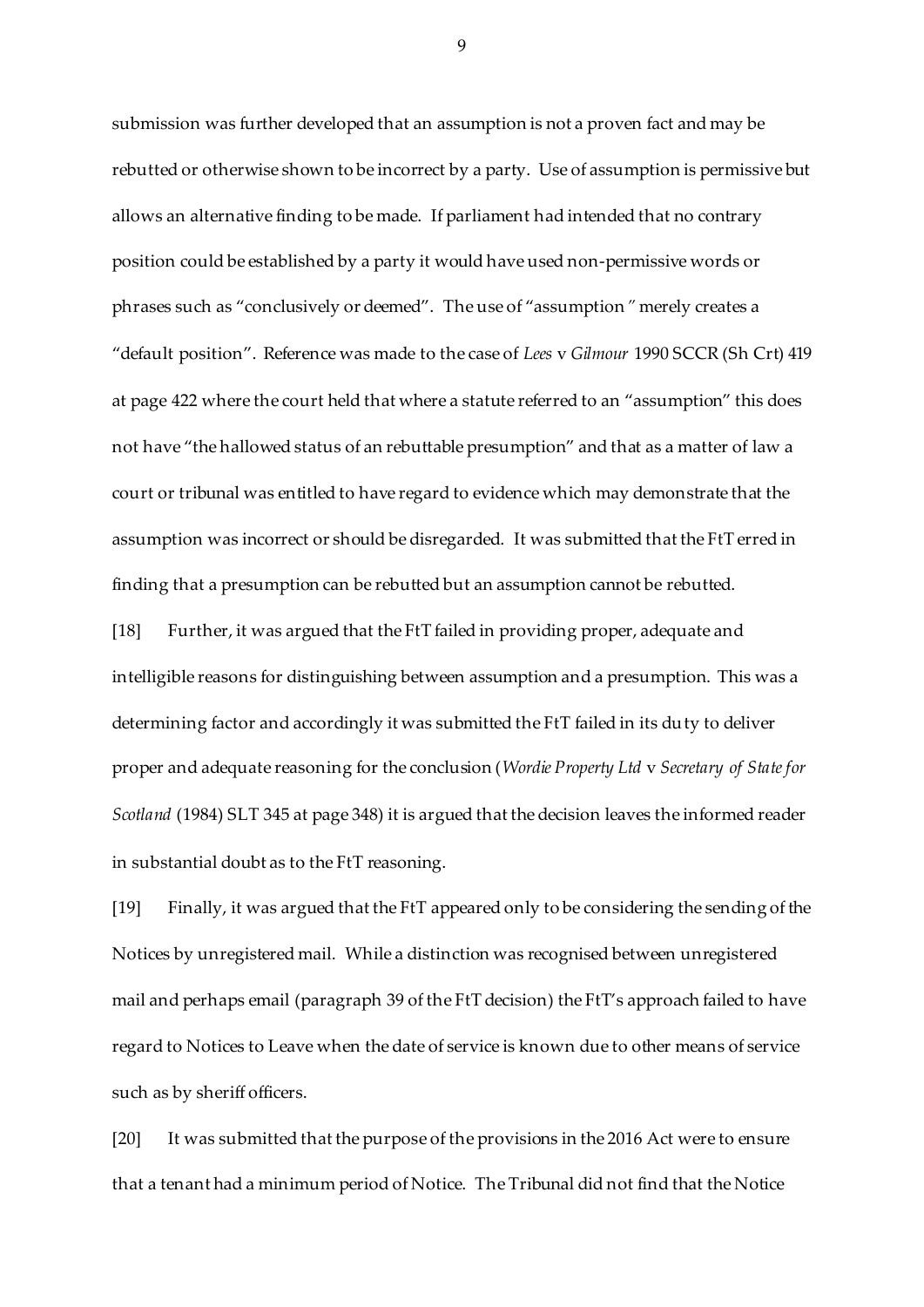was not received by the respondents on the date of service. The effect of the Tribunal's decision is to increase the Notice period under 2016 Act, which the FtT was disentitled to do.

#### **The Decision**

[21] The Upper Tribunal upholds the appeal. The purpose of the provisions of the 2016 Act is to ensure that a tenant has a minimum period of notice. The FtT accepted that the Notices were received by the respondents on the date when the sheriff officers delivered them. Indeed a Certificate of Intimation from the sheriffs' officers is produced. They were delivered to the property by posting them through the letter box and addressed to the respondents.

[22] In my view section 62(5) does not apply in this case because the Notices were not sent. They were delivered. The notice period began when the tenants received the Notices (section 54(2)(a) of the 2016 Act.) In a case such as this where there is personal delivery the tenants received the Notices on the day they were delivered. Further the FtT does not appear to have considered the terms of paragraph 3 of the lease between the parties. The appellant and the respondents agree therein that all communications which are made under the 2016 Act will be "hard copy by personal delivery or recorded delivery." That which was done by the appellant is that which was agreed in the lease between the parties. Service was not only carried out in the agreed way it was carried out in terms of section 26(2)(a) of the Interpretation Act, namely personal delivery. Section 26(5) only applies where a document is "sent" and "unless the contrary is shown." The Notices were not sent. There is a difference between "sent" and "delivered" on the one hand and also between "sent" and "received" on the other.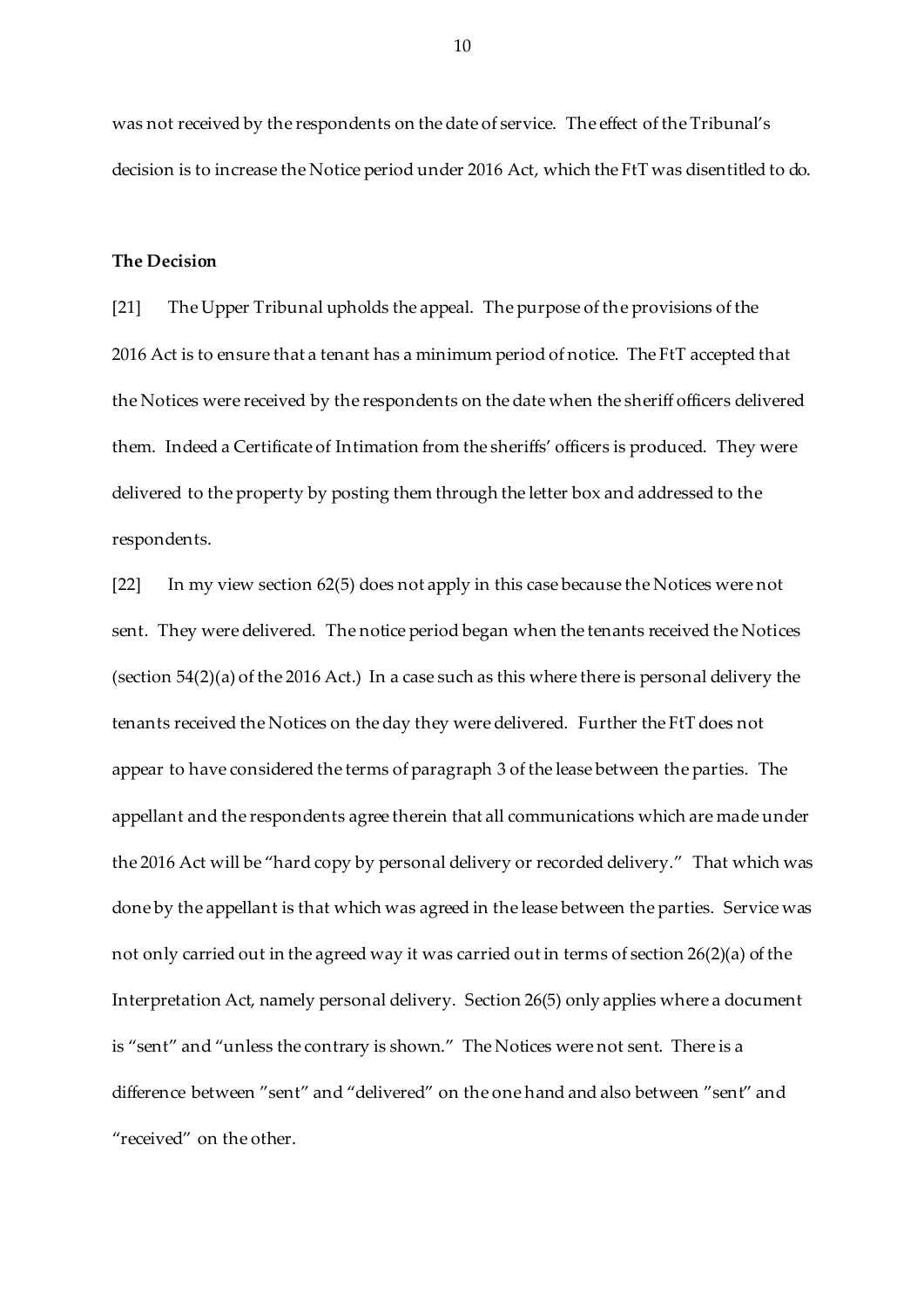[23] I also accept the argument as presented by the appellant that an assumption is not a proven fact and may be rebutted. There was no authority within the FtT decision for the statement that an assumption cannot be rebutted but a presumption could be. While the case of *Lees* v *Gilmour* is a case in an entirely separate context (criminal) nevertheless its reasoning can be applied in this case. An assumption does not have what is described is the "hallowed status of an irrebuttable presumption". Adopting a purposive approach to the statute the 28 day period should commence on the date when the Notice to Leave was received. On one view, the actual delivery of the Notices to Leave provides greater certainty that committing a document to the post. In addition, the FtT did not provide any legal reasoning or explanation for its conclusion that a presumption is capable of rebuttal but an assumption is not. I consider that the appellant is correct in his submission that the absence of such leaves the informed reader in substantial doubt as to the FtT reasoning. On that basis alone I would uphold the appeal.

[24] The purpose of the provisions of the 2016 Act are to ensure that a tenant has a minimum period of notice. The FtT did not find that the Notices were not received by the respondents. There was unchallenged evidence of delivery of the Notices to the respondents at the property. The FtT appears to have discounted or ignored that unchallenged position and concluded that the Notices were required to be treated as having been received on 30 November 2020. In so doing the FtT failed to take account of a relevant and material consideration. The FtT has effectively increased the period of notice under the 2016 Act which it was not entitled to do.

[25] In terms of section 26 of the Interpretation Act the assumed date of receipt depends on the type of service. Section 26 makes provision for service of documents by various means. The FtT indicated that when a date is entered on a Notice to Leave a landlord will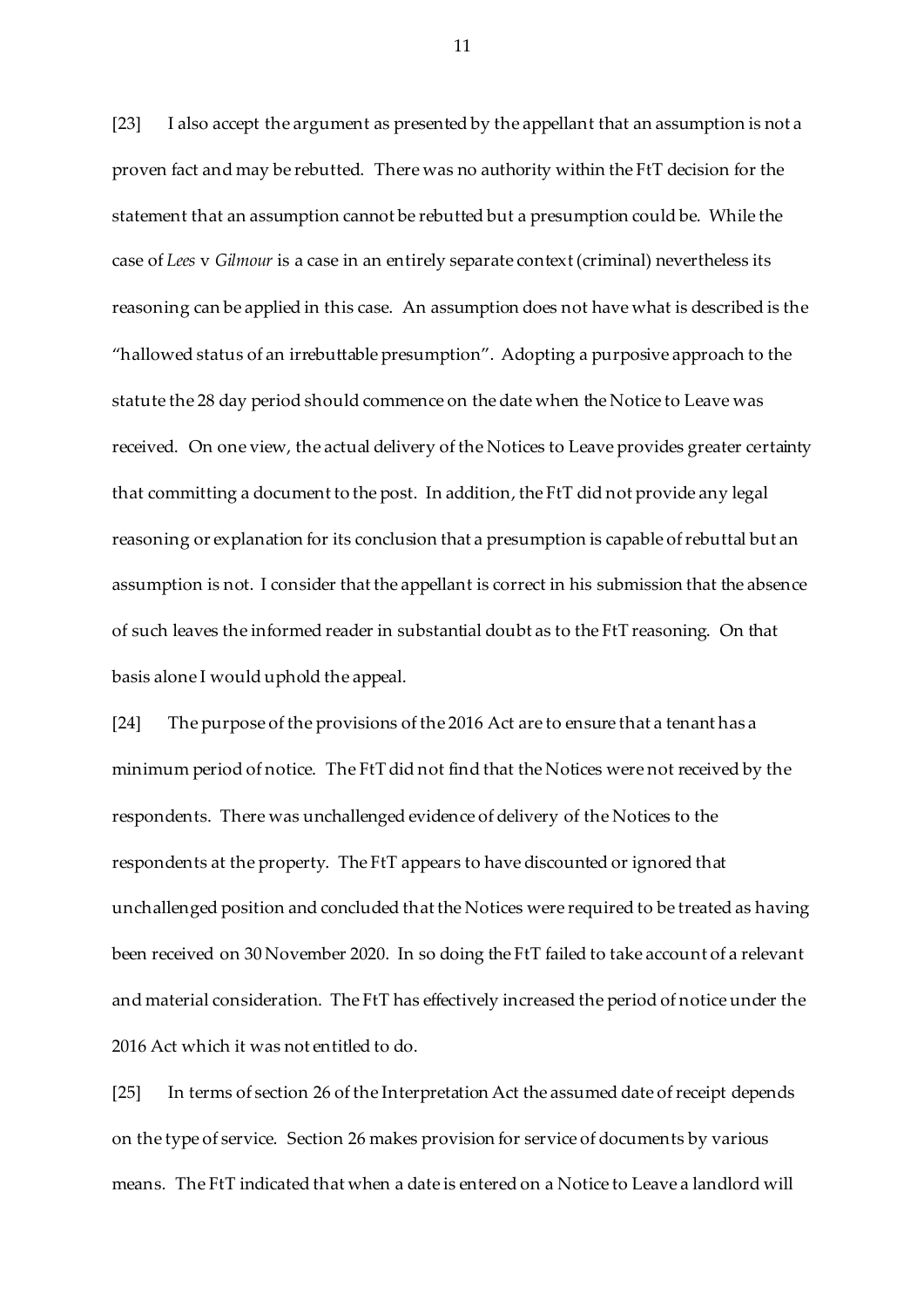be unaware as to when the tenant will receive the notice. I accept the argument presented by the appellant that this is a recognition by the FtT that the date of receipt of the Notice to Leave by the tenant is critical. However, the FtT appeared to limit its consideration to those Notices to Leave served by unregistered mail and did not consider Notices such as in the instant case where the date of receipt is known. Where service is "taken to have been received 48 hours after it was sent" parliament has provided the assumption of 48 hours may be disregarded where the contrary is shown. Accordingly, it is clear that there was evidence in this case that the contrary was shown. There is no dispute regarding the "actual date of receipt of the Notices to Leave" and section 26 of the Interpretation Act does not provide for a deemed date of receipt 48 hours later where service has been made by personal delivery.

[26] The decision I have made is sufficient for disposal of the appeal. There is a further ground which is whether section 73 of the 2016 Act can be applied. Given my decision in relation to the first ground of appeal there is no requirement that I address the second ground. However, had it been the case that the notice period had been less than that to which the tenants were entitled I would have upheld the FtT, upon the basis that the Notices were invalid. One of the purposes of the Notices to Leave is to provide tenants with an opportunity to consider what should be done in the period before proceedings are raised. What is at issue is the loss of a home. Tenants are statutorily entitled to a period of time to try to resolve issued prior to proceedings being raised. Section 73 of the 2016 Act will only apply to errors which are sufficiently minor that they do not materially alter the effect of the document. Such a description could not apply to an error which reduces a period of notice to a tenant.